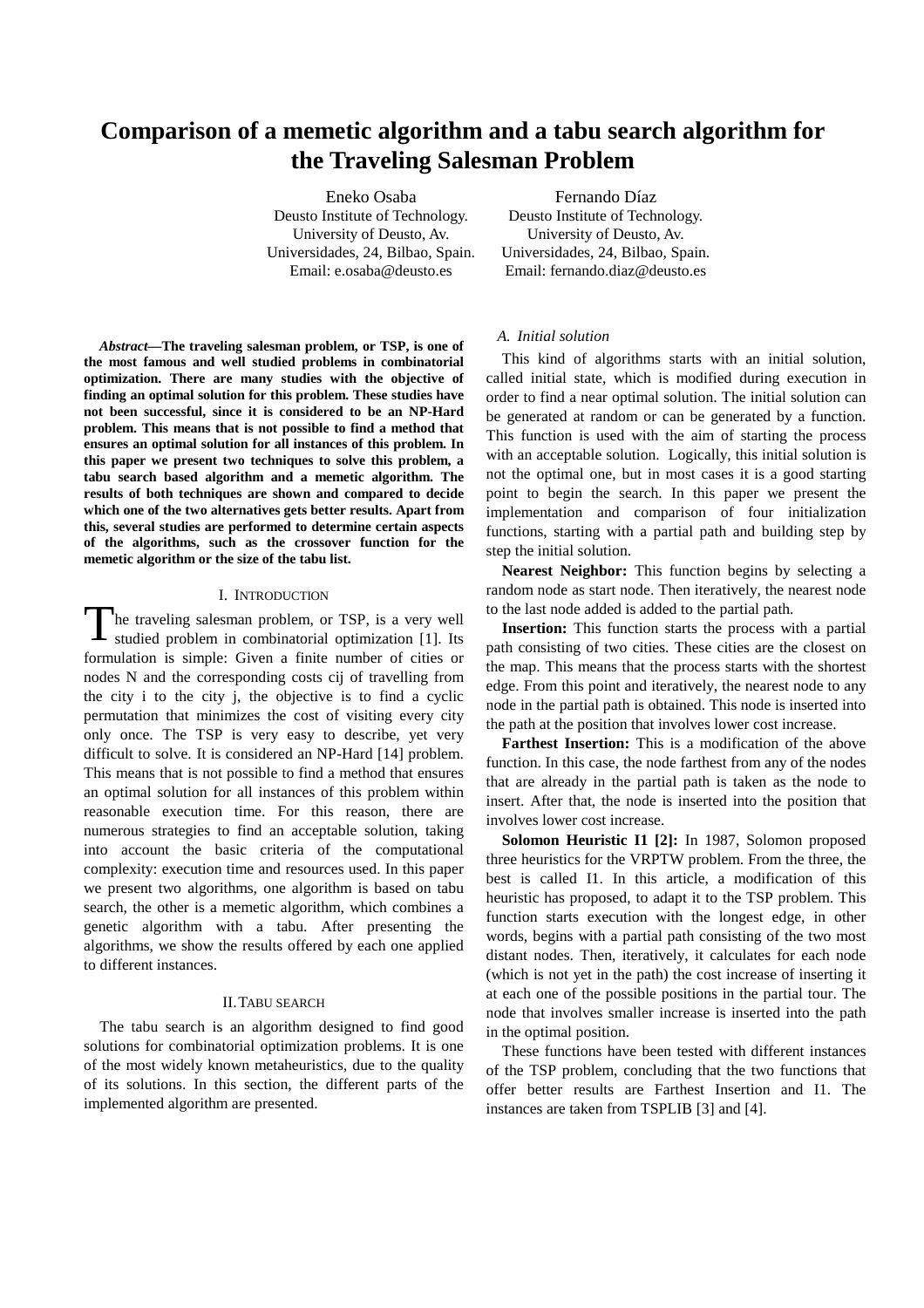| <b>TSP Instance</b>       | Oliver <sub>30</sub> | Eilon50 | Eilon75 | Eil101 |
|---------------------------|----------------------|---------|---------|--------|
| Optimal result            | 420                  | 42.1    | 535     | 629    |
| $NN*$                     | 509                  | 566     | 620     | 817    |
| Insertion                 | 466                  | 475     | 622     | 738    |
| <b>Insertion Farthest</b> | 452                  | 485     | 588     | 720    |
|                           | 471                  | 464     | 597     | 719    |

TABLE I. INITIAL SOLUTIONS OBTAINED BY EACH FUNCTION

NN\*= these values are approximated, since the result depends on the randomly selected initial node.

## *B. Successors generation function*

As explained above, the tabu search algorithm begins with an initial solution. Then iteratively, the current state will be modified by a successors generation function with the aim of finding better solutions. In this paper, we have implemented two functions, widely used for this type of algorithms [5] [6]:

**Vertex Insertion:** In this function, the generator examines a part of current solution's neighborhood by executing a finite number of random movements. A single movement consists of selecting randomly one node and removing it from the current route. Then, this node is inserted at another position between two nodes to generate a new solution. The best move of all is selected and applied. This means that in every movement, function moves to the best neighbor found.

**Swapping:** In this function, a movement consists of selecting two nodes and swapping their positions. Like the Vertex insertion, a finite number of movements in the neighborhood are examined and the best of them is selected and applied.

#### *C. Tabu memory*

The tabu search algorithm has the property of accepting worse solutions than the current one, with the aim of avoiding premature local optima. To prevent this, there is a structure called memory. This structure is used to prevent the search from re-visiting solutions visited in the immediate past. The forbidden movements are normally stored in a list called the tabu list. Whenever the successors generation function is going to make a movement, that is, a change in the current state, the tabu list is examined to check whether the movement is forbidden. If it is, the movement is discarded and another one is tried When an allowed movement is found, the new state is accepted and the movement is stored in the list to prevent the algorithm from visiting the same state in a near future.

There are many criteria to decide whether a movement is tabu or not, some of them more restrictive than others. There are many studies on this subject [7]. In addition, there are different approaches according to the successors generation function that is being applied. Here are some examples of these criteria, sorted from least to most restrictive and valid for the VertexInsertion function, which is the one applied in this algorithm:

• **Vector (I, POSITION (I), POSITION (J)):** This vector is used to prevent the node I move from POSITION (I) to POSITION (J).

• **Vector (I, POSITION (I)):** Similar vector, to prevent the node I move from POSITION (I) to any other position.

• **Node I, L:** The list includes the identifier of the node, and prevents it from being displaced to the left

• **Node I:** The node identifier is stored, in the same way as the above criteria, and prevents it from any move.

## *D. Tabu list and duration of tabu status*

When the algorithm generates new successors using the generating function, the last movement is inserted into the tabu list. The information inserted in this list is maintained a certain time, which means that the tabu movements will be prohibited only for a period of time, usually translated into a number of iterations of the algorithm.

Another topic widely studied, and even undetermined, is the ideal size of the tabu list [8]. If the size is small, cycling phenomena will be evident, whereas, if it is large, the process might be driven away from the vicinity of global optimum.

In the implemented algorithm the restrictive criterion "Node I" has been used, which is the most restrictive one. This implies that the tabu list will have a small size and movements will be prohibited for a short period of time. In our case, this period is defined by the size of the list. For example, if the list stores the last 10 movements, each of them remains on the list for 10 iterations, since the new movements are added to the list as a queue.

A small survey that allows to decide the optimal size of the list for our algorithm will be shown later.

### *E. Aspiration criterion*

The execution of the algorithm finishes after a finite number of iterations without improving the best solution found. The ideal is to set this number according to the neighborhood size, which depends on the successors generation function. This number, in our algorithm, is equal to the neighborhood size multiplied by 15 in instances with few cities and neighborhood size multiplied by 10 in problems with many nodes, such as Eil101.

#### *F. Results of the initialization function*

Here are the results obtained by the algorithm, using different initialization functions. For these tests we used the successors VertexInsertion generation function and no tabu mechanism. A hit is an execution in which the optimal solution has been found.

TABLE II. TESTS FOR INSTANCE OLIVER30

| Oliver 30 (420)    | <b>Hits</b> | Average | Avg. $%$ | Ex. Time   |
|--------------------|-------------|---------|----------|------------|
| NN                 | 29/30       | 420.03  | 0.007%   | $<$ 1 sec. |
| 11                 | 30/30       | 420     | $0\%$    | $<$ 1 sec. |
| <b>Insertion</b>   | 23/30       | 420.23  | 0.23%    | $<$ 1 sec. |
| <b>Insertion F</b> | 30/30       | 420     | $0\%$    | $<$ 1 sec. |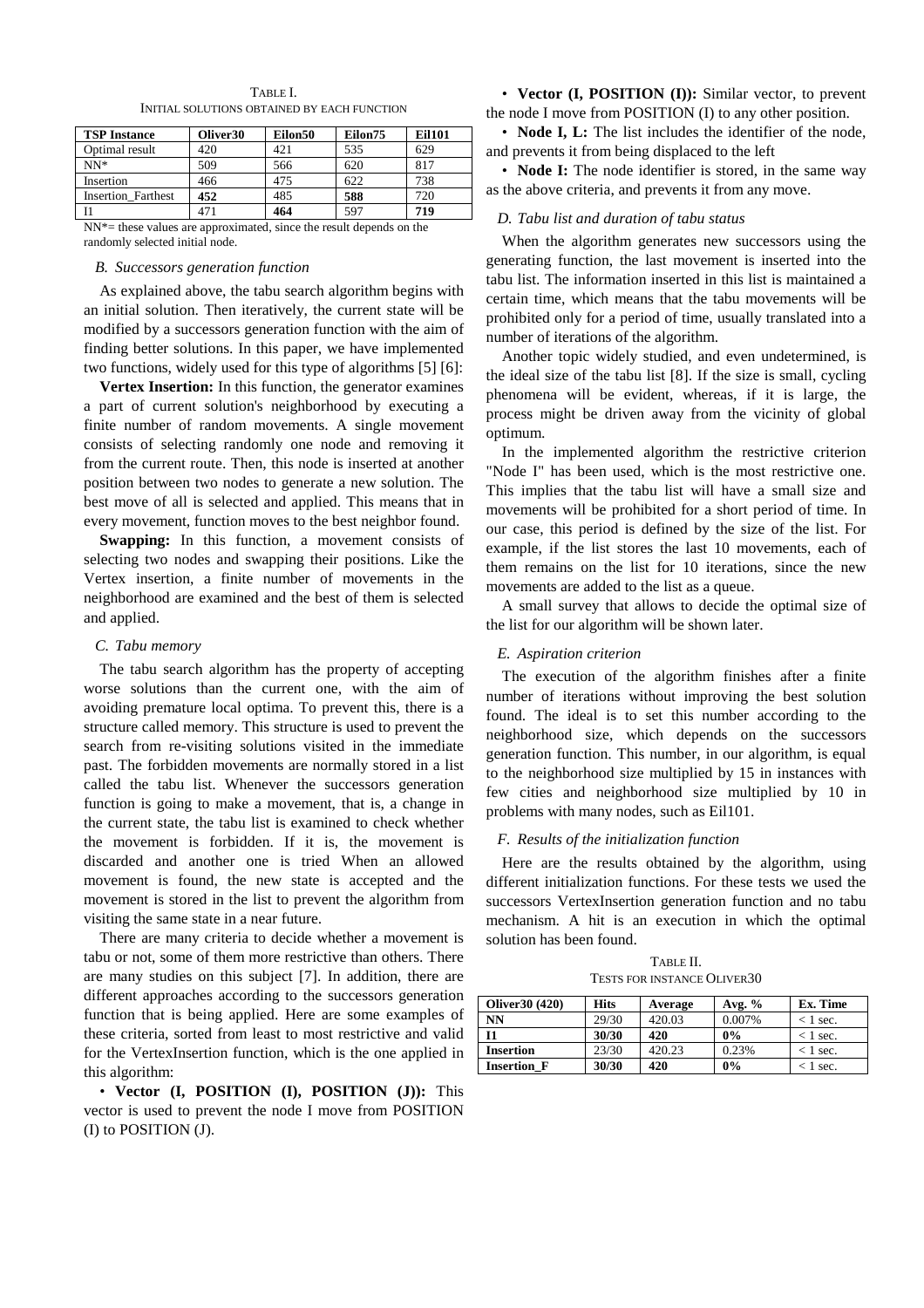| TABLE III.                        |
|-----------------------------------|
| <b>TESTS FOR INSTANCE EILON50</b> |

| Eilon50 (425)      | <b>Hits</b> | Average | Avg. $%$ | Ex. Time   |
|--------------------|-------------|---------|----------|------------|
| <b>NN</b>          | 6/30        | 427.16  | 0.50%    | $1.5$ sec. |
| I <sub>1</sub>     | 8/30        | 426.26  | 0.29%    | $1.5$ sec. |
| <b>Insertion</b>   | 7/30        | 426.96  | 0.46%    | $1.5$ sec. |
| <b>Insertion F</b> | 8/30        | 426.43  | 0.33%    | $1.5$ sec. |

TABLE IV. TESTS FOR INSTANCE EILON75

| Eilon 75 (535)     | <b>Hits</b> | Average | Avg. $%$ | Ex. Time |
|--------------------|-------------|---------|----------|----------|
| NN                 | 6/30        | 537.63  | 0.45%    | 9 sec.   |
| - T1               | 17/30       | 536.16  | 0.21%    | 6 sec.   |
| <b>Insertion</b>   | 10/30       | 536.33  | 0.24%    | 6 sec.   |
| <b>Insertion F</b> | 5/30        | 539.56  | 0.85%    | 8 sec.   |

TABLE V. TESTS FOR INSTANCE EIL101

| Eil101 (629)       | <b>Hits</b> | Average | Avg. $%$ | Ex. Time  |
|--------------------|-------------|---------|----------|-----------|
| NN                 | 0/30        | 635.56  | 1.04%    | 25 sec.   |
| 11                 | 24/30       | 630.5   | 0.23%    | $15$ sec. |
| <b>Insertion</b>   | 0/30        | 637.23  | 1.30%    | 25 sec.   |
| <b>Insertion F</b> | 0/30        | 632.96  | 0.62%    | 25 sec.   |

After analyzing the results, several conclusions can be obtained. In instances where there are few stations, such as Oliver30, the tabu list size is irrelevant, because with a good initial solution, it is easy to reach the global optimum. However, in instances with larger number of nodes, the size of the list is very important. These results confirm the theory explained above:

• **Conclusion 1:** If the size of the list is small, it is easy to fall into local optima. In contrast, if the size is large, the search space can be very constrained, and can deviate from the vicinity of global optimum.

Based on this conclusion, the best option is to perform tests with different sizes to see which is best suited. There is no universal rule to decide the optimal size of the list since it is very dependent on the size of the instance, the tabu criterion and the successors generation function.

In this case, we can distinguish a best choice, achieving remarkable results in Eil101 and Eilon75 instances, and with exceptional results in the other alternatives. This option is N/4. In Eilon50, however, the best alternative is N/2, but the alternative N/4 also gives good results.

Analyzing the result set, and more specifically the instance Eil101, we can see clearly how a large size of the list causes the deterioration of the results. In this instance the size N/8 is a really good option and N/10 becomes the best alternative.

Anyway, in case of selecting one of the 5 options studied, we arrive at the following deduction.

• **Conclusion 2:** Using VertexInsertion successors generator and a strict criterion of tabu movements, for instances of up to 101 cities, the ideal size of the tabu list is an approximate size of N/4, one quarter of the total number of nodes.

Anyway, we have seen in these results how the optimal size can vary, depending on the instance. It is for this reason that the right thing is to reach the following conclusion.

• **Conclusion 3:** There is no an optimum size for the tabu list, because this depends on the size of the instance, the successors generation function and the movement prohibition criteria.

# *G. Final results of the algorithm*

The final results of the implemented algorithm can be summarized in the following table. The tests were performed on an Intel Core i5 – 2410 laptop, with 2.30 GHz and a RAM of 4 GB. This time, instead of 30 executions per instance, we have carried out 50.

TABLE VI. FINAL RESULTS OF THE ALGORITHM

|                 | <b>Hits</b> | Average | $Avg\%$ | <b>Time</b>  |
|-----------------|-------------|---------|---------|--------------|
| Oliver 30 (420) | 50/50       | 420     | 0%      | $0.28$ sec.  |
| Eilon50 (425)   | 22/50       | 425.7   | 0.16%   | $3.14$ sec.  |
| Eilon 75 (535)  | 40/50       | 535.6   | 0.11%   | $20.25$ sec. |
| Eil101 (629)    | 40/50       | 629.46  | 0.07%   | 34 sec.      |

#### III. PROPOSED MEMETIC ALGORITHM

Evolutionary algorithms are based on the laws of the evolution of species. These algorithms work on populations of organisms, in other words, on sets of intermediate solutions. The organisms interact with each other to generate new organisms and these are added to the population. After a finite number of generations, or iterations, the algorithm terminates execution and returns as a final solution the best organism in the population.

In this paper we have developed a new hybrid algorithm, which combines a genetic algorithm with a tabu search. There are different types of hybrid or memetic algorithms, which combine different techniques, two examples are [9] and [10]. The aim is to study the effectiveness of this new algorithm and see if it is worth using an algorithm of this nature rather than a tabu search algorithm.

In the next sections we explain in detail the algorithm and the results obtained.

# *A. Generation of initial population*

The starting point of the algorithm is a set of solutions called population of individuals. Every individual in the population consists of a single chromosome, a vector of integers that represents a route. In many cases, these individuals are randomly generated. In our case, we use a technique that combines initialization heuristics and random generation. This technique creates an individual for every initialization heuristic described in the tabu search section, while the others are generated randomly, until completing the entire population. Thus, the process begins with a population in which there are a number of "acceptable" solutions and a number of random solutions.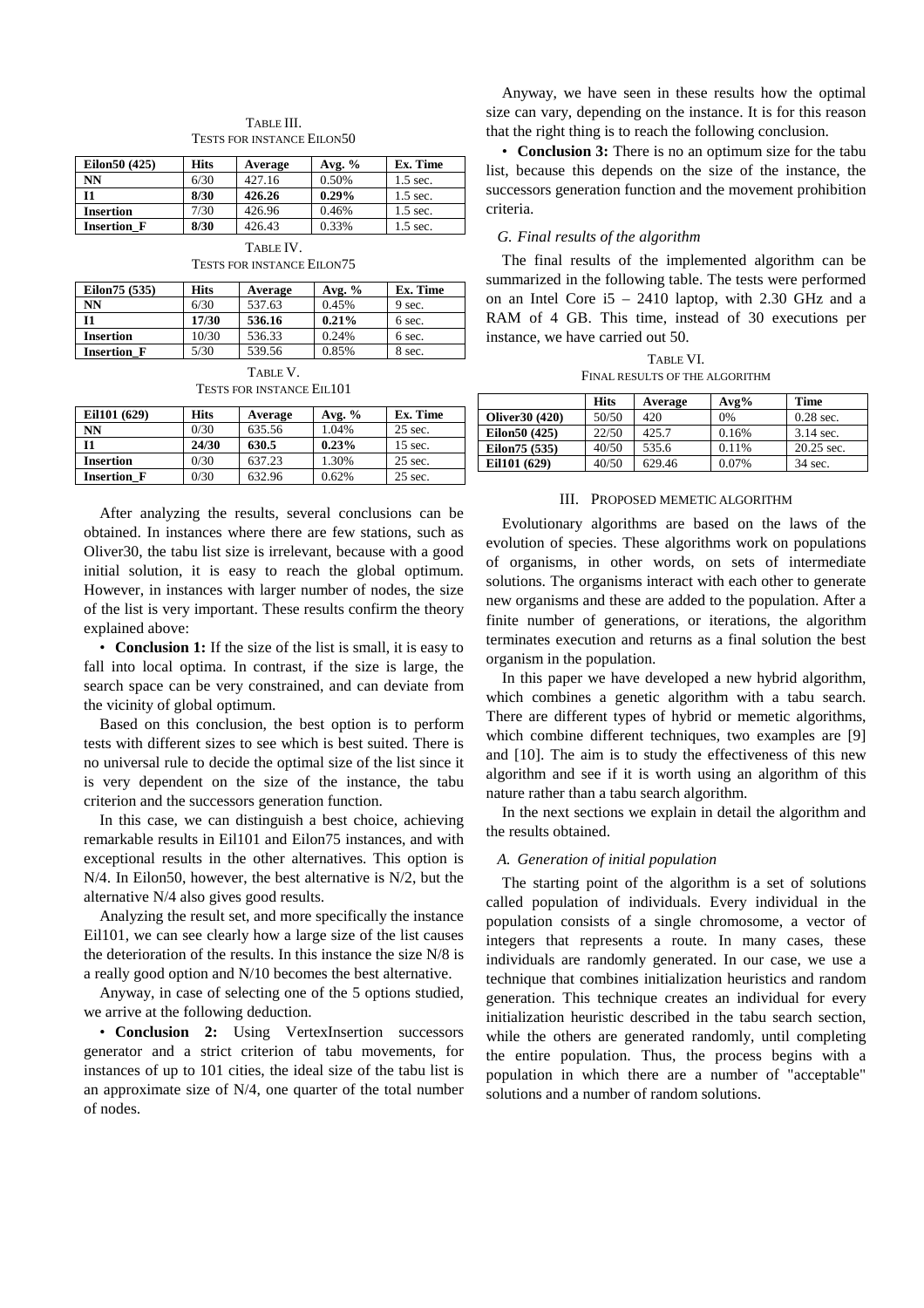## *B. Selection of parents*

The crossover is the process in which the chromosomes of a population interact to generate new individuals. Generated individuals are called children, and as in natural law, every child must have a father and a mother. Therefore, for this process, the algorithm has to choose the chromosomes that will form part of the process.

There are many ways for selecting parents. In this case we have used an elitist method, in which the individuals with the highest fitness value are selected. In other words, the best individuals of the population are selected.

## *C. Crossover*

There are many crossover functions [15]. In this section, the functions we have been implemented will be described and some results will be shown to see which of them is the best.

**Order Crossover (OX1):** The Order crossover was proposed by Davis [11]. This operator builds the children by choosing a sub-route of one of the parents and maintaining the order of the cities of the remaining parent. For example, suppose these two individuals.

$$
P = (1 2 3 4 5 6 7 8)
$$
  
M = (2 4 6 8 7 5 3 1)

Now, two cut points are selected, identical for both parents. Assuming that these breakpoints are located between the position two and three and between five and six:  $P = (1 \ 2 \ 1 \ 3 \ 4 \ 5 \ 1 \ 6 \ 7 \ 8)$ 

$$
M = (24 | 687 | 531)
$$

The children will be created as follows. First, the segments between the cut points are preserved, as follows:

$$
H1 = (* * | 3 4 5 | * * *)
$$
  

$$
H2 = (* * | 6 8 7 | * * *)
$$

Then, starting with the second breakpoint, the remaining nodes are inserted in the same order they appear in the other parent, considering that the cities that has already been inserted have to be omitted. When the end of the string is reached, it continues through the beginning of this. The children resulting from this example would be these:

$$
H1 = (87 | 345 | 126)
$$
  

$$
H2 = (45 | 687 | 123)
$$

**Modified Order Crossover (MOX):** This crossover proposed by Shubhra [12] selects a cut point that divides each parent into two sections. Assuming the following parents:

$$
P = (1 2 3 4 | 6 9 8 5 7)
$$
  
M = (2 1 9 8 | 5 6 3 7 4)

The cities on the left of the cut point impose their order on the other parent:

$$
H1 = (1 2 ** * 9 8 **)
$$
  

$$
H2 = (2 1 ** ** 3 * 4)
$$

The remaining cities are inserted into the children in the same order they appear in the other parent. This means that the resulting children would be:

## $H1 = (1 2 5 6 3 9 8 7 4)$  $H2 = (2 1 6 9 8 5 3 7 4)$

**Very Greedy Crossover (VGX):** This operator introduced by Bryant [13] is more "customized" than previous ones, since it takes into account the distances between cities to generate the children. First, the function randomly selects a node. Assuming that these two chromosomes are the parents:

$$
P = (1 2 3 4 5 6 7 8)
$$
  
M = (2 4 6 8 7 5 3 1)

Randomly selected as initial node number 2, momentarily, the child would be the next:

 $H = (2$  \* \* \* \* \* \* \*)

Now, looking at the parents, the nodes adjacent to the last node added (and still not part of the child) are selected as "possible nodes". In this case these nodes are 1, 3 and 4. From all "possible nodes", the closest to the last node added is added to the child. Suppose that in this case is number 4. At the moment, this would be the new child:

$$
H = (2\ 4******)
$$

This process is repeated until all cities have been inserted.

## *D. Results of the crossover*

With these three functions, various tests were performed to check which of them was the most efficient. The test results will not be shown, as they have a very long length. Even so, we will explain what are the conclusions obtained.

First of all is that the operator Very Greedy is the most efficient function, because it creates the best individuals. This is because it is a specifically designed operator for this type of problem. This function takes into account the distances between cities, therefore, whenever two chromosomes are crossed, resulting child will always be equal or better than either parent.

This feature is not present in the other two crossover functions, because they make "semi-blind" crosses. It is true that they attempt to maintain the structure and quality of the parents in the resulting individuals. Even so, these functions make "blind" unions, since in most of them, the routes are divided into sub-routes or small portions of routes, and then they are joined together regardless to the cost that this operation involves. This has the consequence that the resulting children may be worse than their parents, which is clearly seen in the presented results. Three conclusions can be drawn:

• **Conclusion 1:** Considering the three functions, Very Greedy Crossover (VGX) is which produces better individuals

• **Conclusion 2:** It is recommendable to use "customized" crossover operators for each problem. For example, for the TSP, it is possible to make operators taking into account the distances among cities. Thus, the resulting individuals will always be better than their parents.

• **Conclusion 3:** Crossover functions without "customization" do not ensure that the resulting children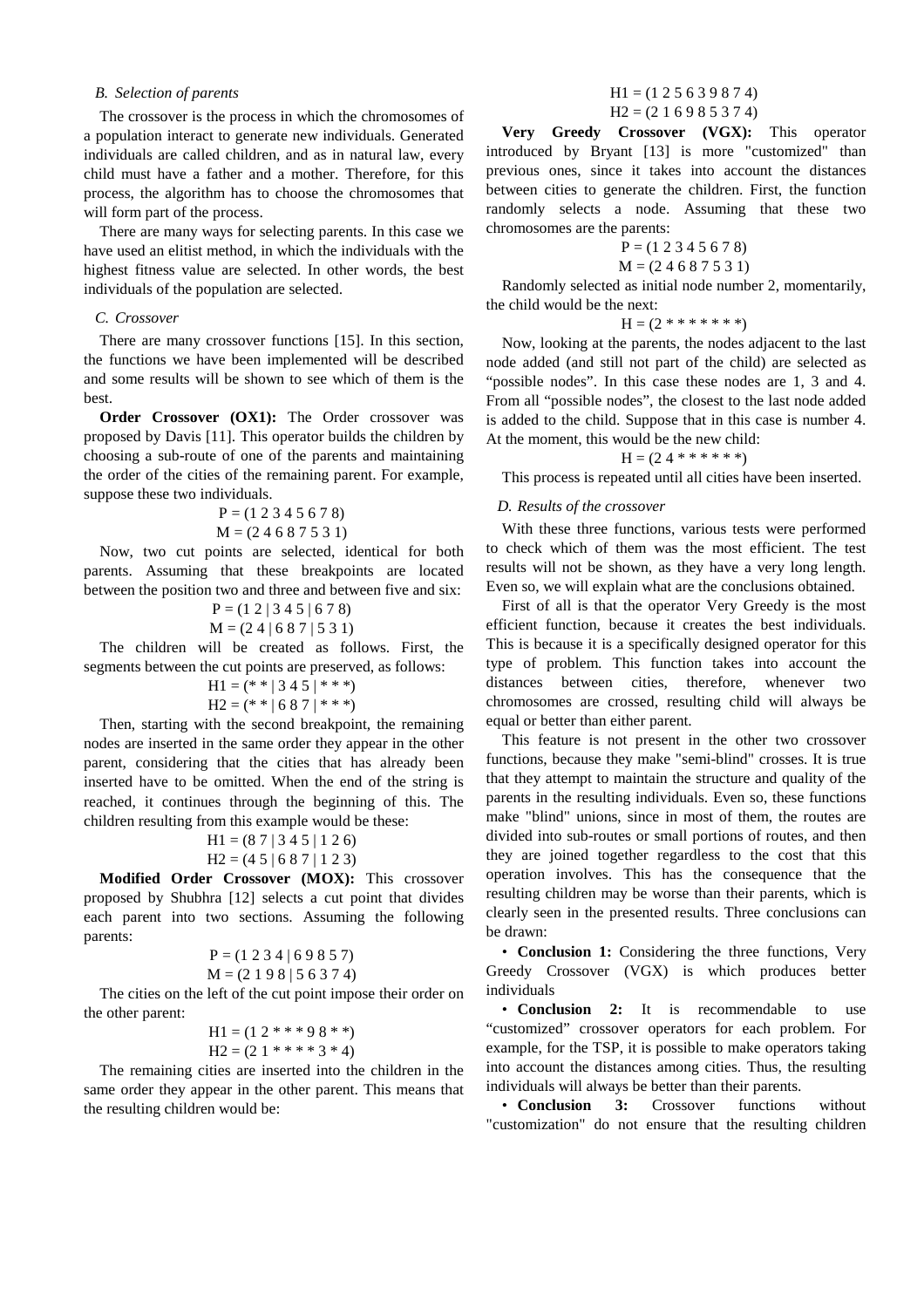improve the fitness of their parents, because they are based on "blind" unions.

Another thing to mention is that the VGX operator generates fewer individuals than the other operators. This shows that, despite generating a lot of children is a good quality, the fact of producing "customized" individuals is more advisable.

## *E. Mutation process*

This process is done after the crossover, and it is performed on the resulting individuals. It is possible that during the execution of the algorithm, the population is moving towards a local optimum. For this reason exists this process, which selects with a certain percentage of probability the individuals produced by crossover and makes a small change in them.

There are different ways to mutate. In this case we have implemented a process in which each chromosome is mutated with a probability of 20%. In case of making the process, the mutation generates various node exchanges in the individual. The number of exchanges is given by an attribute of the algorithm, which is introduced beforehand and called mutation factor.

For example, suppose this chromosome:

$$
C = (1\ 2\ 3\ 4\ 5\ 6\ 7\ 8\ 9\ 0)
$$

The mutation factor is 0.2. This means that 20% of the chromosome will be changed. In this case the path is composed of 10 cities, therefore the number of exchanges will be two. Supposing that these two changes are between nodes 3 and 7, and node 2 and 9:

> $C' = (1 2 7 4 5 6 3 8 9 0)$  $C'' = (1974563820)$

Thus, the resulting chromosome is as follows:

$$
CM = (1 9 7 4 5 6 3 8 2 0)
$$

In order to preserve the quality of the population, the mutated chromosome and original chromosome are stored.

# *F. Application of Tabu Algorithm*

This step is the one that distinguishes this algorithm from a traditional genetic algorithm. After crossover and mutation process, with the aim of optimize the new chromosomes, a reduced version of the tabu search algorithm described above is applied. As in the mutation process, this process is applied only to a small part of the population, in order not to increase excessively the execution time. This process is applied to each individual with 20% probability.

The characteristics of tabu algorithm are the same as the previously explained, with the difference that the initial solution is provided by the memetic algorithm. From this partial solution, the process runs autonomously.

In the simple version, the finish criterion of the tabu search was determined by a number of iterations without improvements in the quality of the solutions, close to the neighborhood multiplied by 10 or 15. In this case, this value is lower, so, the execution time is reduced drastically.

#### *G. Selection of survivors*

The population in a memetic algorithm has a finite size. Therefore, it is necessary to reduce the number of individuals after crossover and mutation and discard those that are less interesting. This is accomplished by the survivors selection function. In this case a function called ElitistRandomSurvivals is used. This function selects the surviving population considering two parts, one part will consist of the best individuals, while the other part will be selected at random. For example, if we have a population of 50 individuals, and we have to reduce it to 30 individuals, this function will select the best 15 chromosomes according to their fitness, and the other 15 will be selected at random from the remaining 35.

The reason to select half of the population at random is to maintain some diversity, in order to avoid local optima.

#### *H. Results of the memetic algorithm*

These are the results obtained with the implemented memetic algorithm. The computer used is the same as in section 2.8.We have executed 50 iterations for each instance:

TABLE VII. FINAL RESULTS OF THE ALGORITHM

|                 | <b>Hits</b> | Average | Avg. $%$ | Ex. Time          |
|-----------------|-------------|---------|----------|-------------------|
| Oliver 30 (420) | 50/50       | 420     | 0%       | $0.3$ sec.        |
| Eilon50 (425)   | 48/50       | 425.04  | 0.009%   | $11 \text{ sec.}$ |
| Eilon 75 (535)  | 40/50       | 535.3   | 0.05%    | 55 sec.           |
| Eil101 (629)    | 50/50       | 629     | 0%       | $12 \text{ min.}$ |

# IV. TABU VS. MEMETIC ALGORITHM

After analyzing the results, the first conclusion and clearer, is obtained by observing that the results obtained by the memetic algorithm are visibly better than those obtained by the tabu algorithm. This improvement in the results comes with an increase in execution time, which in the case of the first three instances, it is not very large. By contrast, in the instance Eil101 although the algorithm finds an optimum in all executions, the time increases in excess.

• **Conclusion 1:** The memetic algorithm obtains better results than the tabu algorithm, although in instances with more than 75 nodes the runtime is too high.

Generally, both algorithms offer good results, but each one has a characteristic that makes it different from the other. The tabu search algorithm gives better execution times, while the memetic algorithm provides a higher success rate. For this reason, depending on the needs an algorithm or the other should be used.

• **Conclusion 2:** If the runtime is more important than obtaining better results, the correct choice is to use the tabu search algorithm. Otherwise, the right choice is the memetic algorithm.